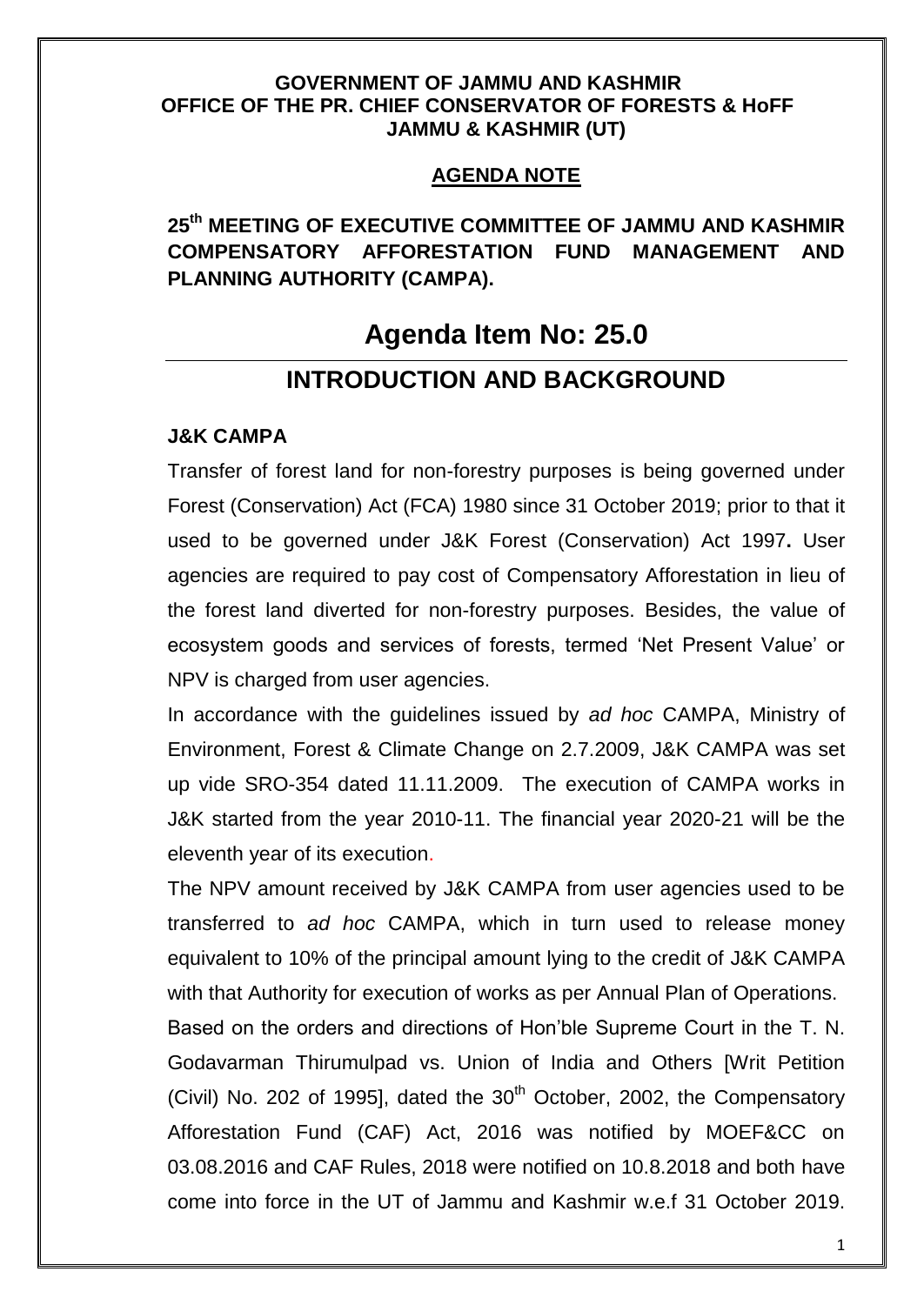After coming into force of the CAF Act 2016, *ad hoc* CAMPA has been dissolved and National CAMPA has been constituted. All the funds transferred by J&K CAMPA to the *ad hoc* CAMPA (now National CAMPA) shall be returned by that Authority to the public account of the J&K CAMPA in due course.

In terms of Section-4 of the CAF Act, 2016, the Union Territory of J&K has notified establishment of State Fund (Compensatory Afforestation Fund) under its interest bearing public account vide Notification dated 29 November 2019. Now all the monies to be received from user agencies in lieu of diversion of forest land for non forestry purposed under the Forest Conservation Act, 1980 and monies to be received from National CAMPA, MoEF&CC, shall be deposited in the said public account.

### **Utilisation of monies in the State Fund**

As per the CAF Act, 2016 and CAF Rules, 2018, the Annual Plan of Operations (APOs) are in following distinct parts:

- a) APO for utilization of Net Present Value (NPV) including penal NPV money.
- b) APO for utilization of Compensatory Afforestation (CA) including additional CA (e.g. road side avenue plantation) and penal CA money as per the site specific plan approved at the time of clearance of the proposal under FCA Act 1980.
- c) Wildlife Conservation Plan in accordance with the approved management plan for protected areas or site specific plan at the time of approval of the proposal under FC Act, 1980.

### **Procedure for utilization of Net present Value (NPV) money**

I. As per the CAF Rules, 2018, **not less than 80% of the NPV money** is used for the forest and wildlife management activities covered under Rule 5 (2). The forest and wildlife management component includes assisted natural regeneration and artificial regeneration, silvicultural operations, protection and maintenance of plantations and forests, pest and disease control in forest, forest fire prevention and control operations, soil conservation works in forests, improvement of wildlife habitat, management of rescue centre for wild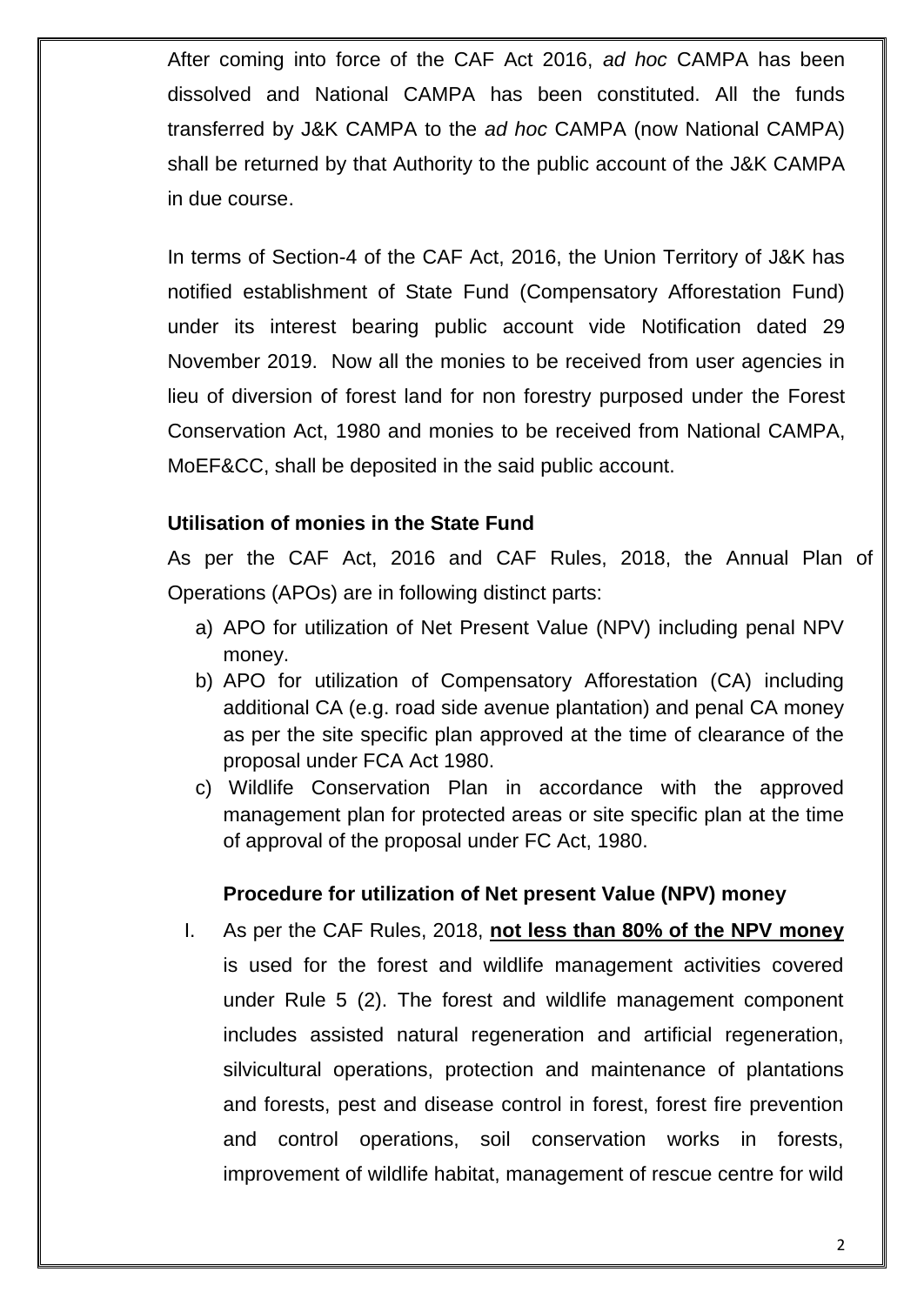animals and management of biological diversity & biological resources.

II. **Not more than 20% of the NPV money** is utilized for forest related infrastructure and capacity building activities listed under Rule 5 (3) of the CAF Rules, 2018. The activities include purchase and maintenance of equipment or devices used for communication and information technology; construction, up-gradation and maintenance of inspection paths, forest roads, fire lines, watch towers, check posts and timber depots; construction of residential and official buildings in forests for frontline staff (Range Officer and below); casual engagement of local people or labours to assist the regular staff for works for protection of forests and wildlife; independent monitoring and evaluation including third party monitoring; publicity and awareness of CAMPA programmes/schemes; survey and mapping for preparation of APOs, and capacity building of frontline staff.

#### **Procedure for utilization for Compensatory Afforestation (CA) money**

In respect of monies received from user agencies for Compensatory Afforestation (CA) including additional & penal CA and Compensation of Trees, separate APOs, as per the Division-wise CA amount received is prepared. CA amount is utilized exclusively for Compensatory Afforestation programme.

#### **Procedure for utilization for monies received from User Agencies for roadside avenue plantation**

A separate APO is prepared for road side avenue plantation. Implementing agencies ensure to choose species and planting technique for plantation along road side so as to create aesthetically pleasing plantation, which do not interfere with traffic, electric lines and underground wires/pipes.

#### **Procedure for utilization of monies received from diversion of forest lands in Protected Areas.**

Wildlife Protection Department prepares APOs for wildlife conservation and related infrastructure development and capacity building in accordance with the approved wildlife management plan for Protected Areas.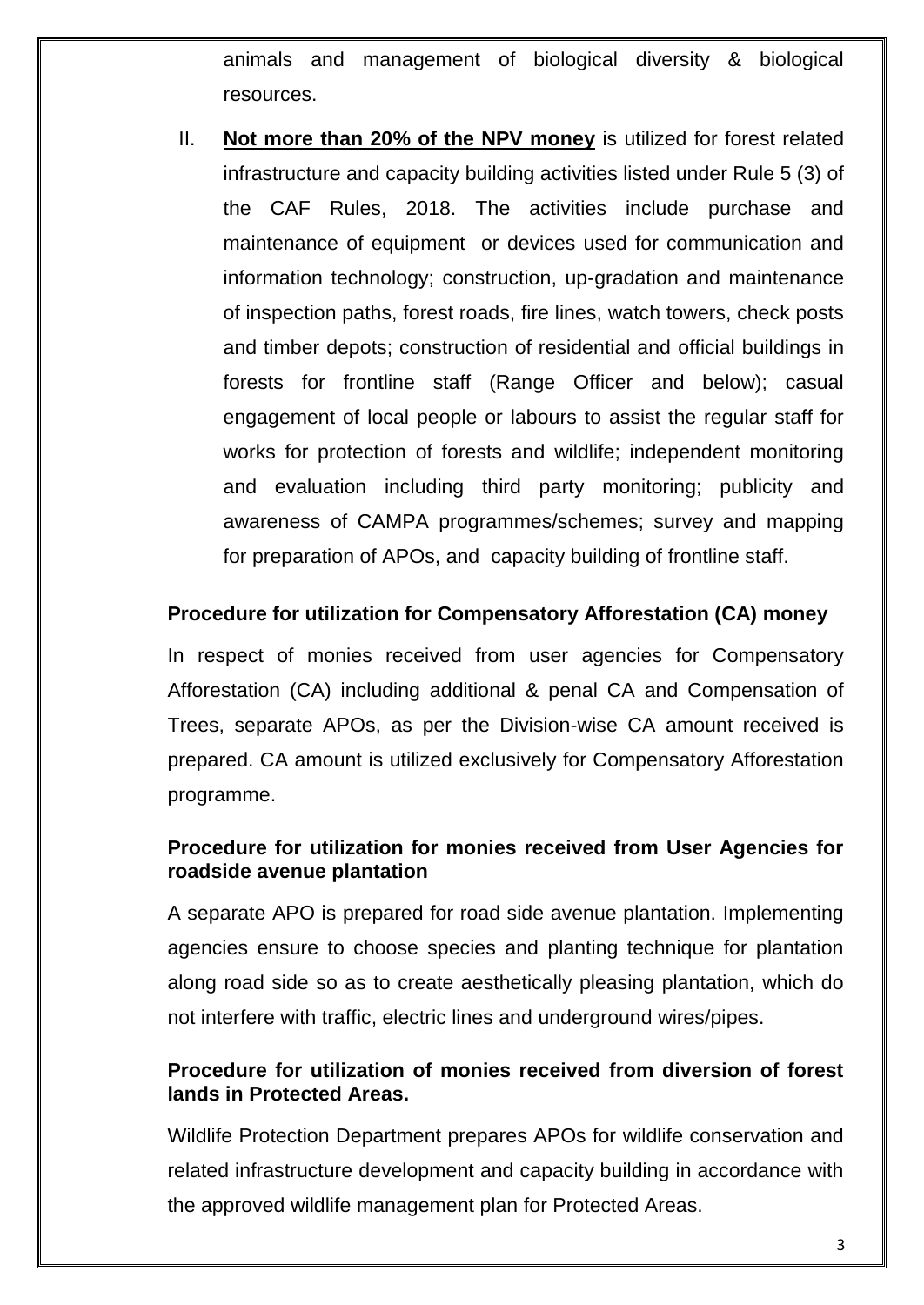# **Agenda Item No: 25.1**

# **Review of implementation under CAMPA**

#### **25.1.1: CAMPA Meetings**

24 meetings of Executive Committee CAMPA, 18 meetings of Steering Committee CAMPA and 2 meetings of Governing Body CAMPA have been held till date.

The 24<sup>th</sup> meeting of Executive Committee was held in two parts to consider the APOs under CAMPA of Forest and allied Departments for the year 2020-21. On 7 December 2019, the Committee scrutinised the APOs received from Implementing Agencies (IAs) of Jammu region. On 13 December 2019, the Committee scrutinised the APOs of IAs of Kashmir region. Based on the recommendations of the Committee, the IAs submitted the revised APOs, which were further scrutinised by the CAMPA Secretariat and compiled for approval of the Steering Committee of J&K CAMPA.

The 18<sup>th</sup> meeting of Steering Committee of CAMPA held on 20<sup>th</sup> February, 2020 considered and approved the Annual Plan of Operations (APOs) under CAMPA for the financial year 2020-21 of J&K Forest and allied Departments.

### **25.1.2: Summary of achievements under CAMPA**

A total of 13902 ha of forest land has been diverted for non forestry purposes during the period from 1990 to March 2020. The forest Department is required to carry out afforestation over double the areas, i.e. 27804 ha. Against this, a total of 52026 ha area of degraded forests have been rehabilitated till 31 March 2020 with planting of 368.28 lakh plants to compensate for loss of 15.49 lakh no. of trees/poles/sapling involved in forest land diversion cases.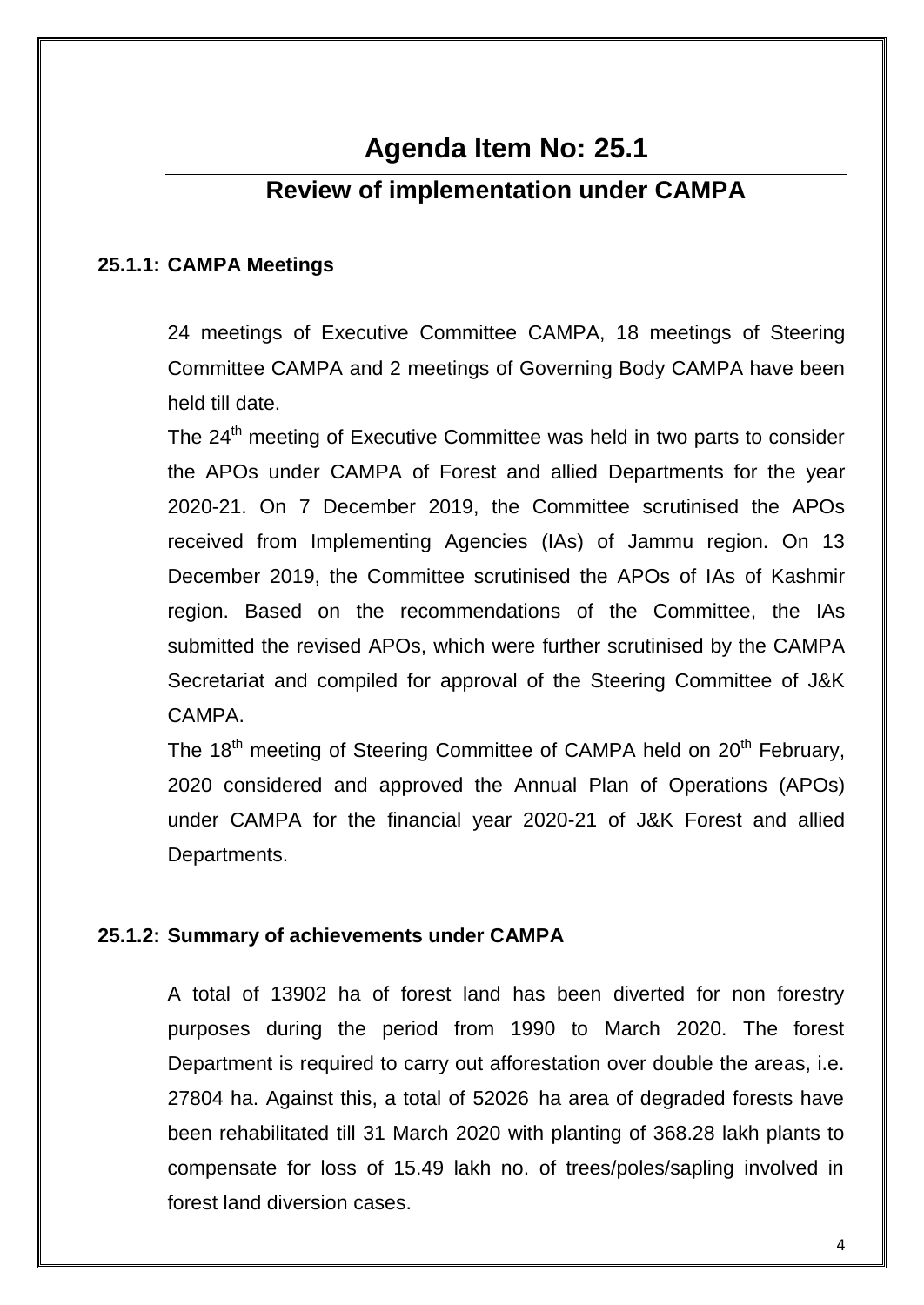|    | <b>Total Compensatory Afforestation done in relation to forest land diverted</b>  |              |  |  |  |  |  |  |
|----|-----------------------------------------------------------------------------------|--------------|--|--|--|--|--|--|
|    | Total Area Diverted (upto 31/03/2020)                                             | 13,902 ha    |  |  |  |  |  |  |
| 2. | Total Compensatory Afforestation Targets (Double the area<br>diverted)            | 27,804 ha    |  |  |  |  |  |  |
| 3. | Total Compensatory Afforestation done during the years from<br>2010-11 to 2018-19 | 45,389.91 ha |  |  |  |  |  |  |
| 4. | Compensatory Afforestation done during the year 2019-20                           | 6,636.60 ha  |  |  |  |  |  |  |
|    | <b>Total Compensatory Afforestation</b><br>52,026.51 ha                           |              |  |  |  |  |  |  |
| 5. | No. of Trees/Poles/Saplings involved in FCA cases<br>15.49 Lakh                   |              |  |  |  |  |  |  |
| 6. | No. of Trees Planted from 2010-11 to 2019-20 (till 31.03.2020)                    | 368.28 Lakh  |  |  |  |  |  |  |

## **25.1.3: Fund Position of CAMPA**

User agencies have deposited a total of Rs 1710.44 crore with the J&K CAMPA till 3<sup>rd</sup> June 2020, which includes money received from FCA cases falling Ladakh region as well.

With the reorganization of the erstwhile state of Jammu and Kashmir (J&K) into the UTs of Jammu & Kashmir and Ladakh w.e.f. 31 October 2019, the separate J&K and Ladakh CAMPAs have been established. Therefore, the money received by the erstwhile J&K CAMPA from user agencies on account of diversion of forest lands for non-forestry purposes is to be distributed between the successor J&K and Ladakh CAMPAs. In this regard, a meeting was held in MoEF&CC, GOI with the CEO, National CAMPA on 23.01.2020. In pursuance to this, a proposal for distribution of money received from user agencies between the two UTs, in consultation with Finance Department of J&K and UT Government of Ladakh is being worked out for submission to the National Authority. An abstract of component wise money received in respect of FCA cases falling in the UT of J&K and Ladakh, from inception till 3<sup>rd</sup> June 2020, is given in the following tabular statement.

UT-Wise Total money received (Rupees in Crore) from User Agencies from inception till 03.06.2020

| <b>Component</b>                          | UT of J&K | UT of Ladakh | <b>Total</b> |
|-------------------------------------------|-----------|--------------|--------------|
| $CA (CA + COT + COL)$                     | 275.55    | 3.30         | 278.85       |
| Addl. CA (RSP + Others)                   | 30.14     | 0.13         | 30.27        |
| Penal CA (COD)                            | 2.16      | 0.20         | 2.36         |
| NPV (Forest + Wildlife)                   | 854.95    | 233.14       | 1088.09      |
| Protected Areas (5% Project Cost + KHANP) | 261.39    | 49.48        | 310.88       |
| <b>Grand Total</b>                        | 1424.19   | 286.26       | 1710.45      |

**CA-Compensatory Afforestation, COT-Compensation of Trees, COL-Cost of Land, COD- Cost of Damage, NPV-Net Present Value, RSP-Road Side Plantation, KHANP-Kishtwar High Altitude National Park**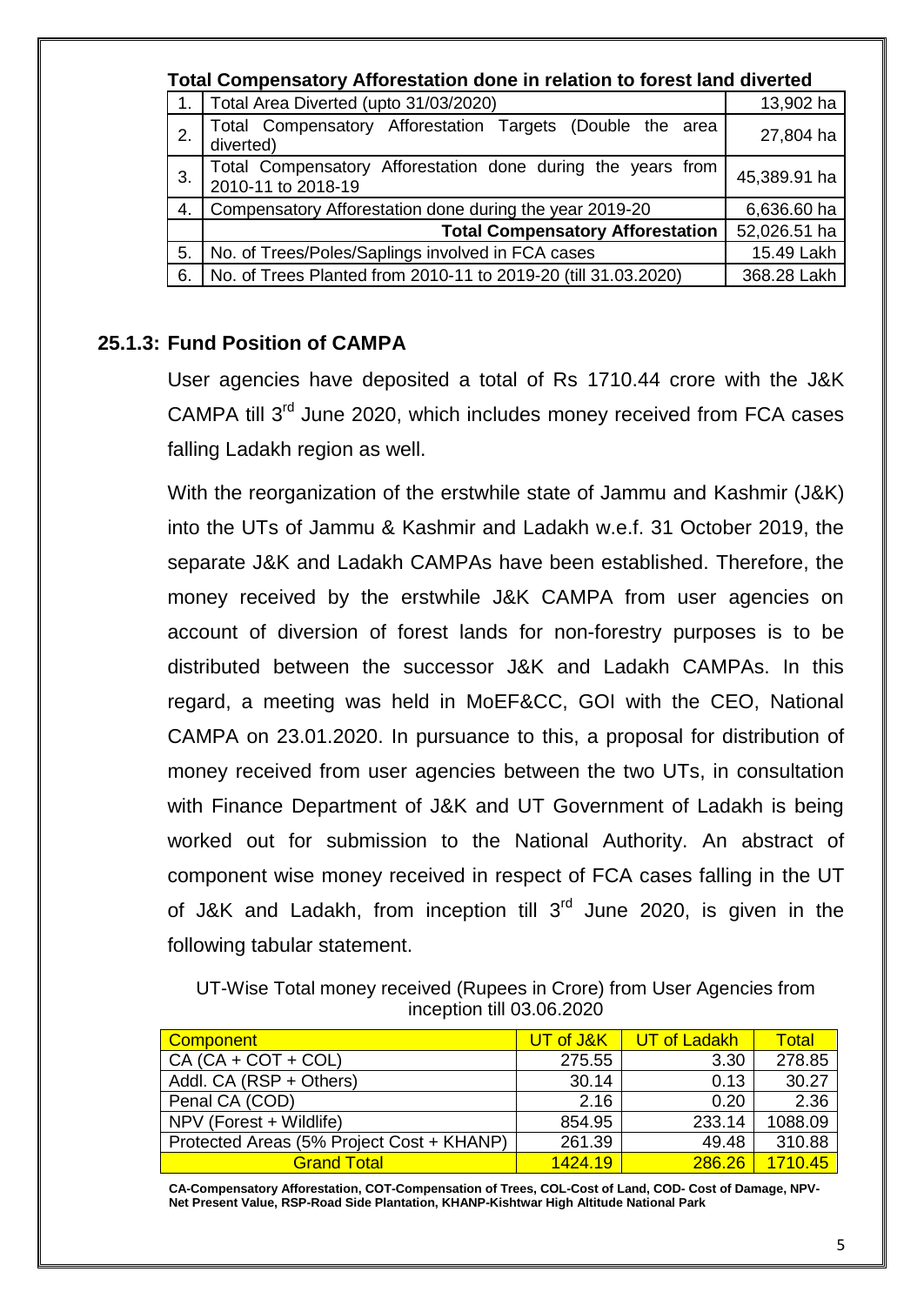Out of the above 1298.3 Crore (which includes Rs. 286 crore from projects in Ladakh region) has been credited to *ad hoc* CAMPA, MOEF& CC. Out of the interest on the principal amount of the deposit, the *ad hoc* CAMPA has released, over a period time, Rs.379 Crores.

Out of the principal amount deposited by J&K CAMPA into the account of Adhoc CAMPA (Now National Authority) that authority has transferred back Rs 408.35 crore into State Fund in public account of UT of Jammu and Kashmir vide their communication dated 07.02.2020.

With notification of State Fund (Compensatory Afforestation Fund) under its public account vide Notification dated 29 November 2019, the balance CAMPA money available in the J&K bank account has been credited to the public account (Rs 757.18 crore).

Besides, a total of Rs 390.48 Crore is outstanding against various user agencies on account of diversion of forest lands for non-forestry purposes.

### **25.1.4: Audit of CAMPA accounts**

A CAG empanelled Chartered Accountancy firm M/s GK Sureka & Co, has been hired for financial audit of CAMPA accounts of headquarter as well as accounts of all Implementing Agencies for the period 2010-11 to 2019-20 (except for the period 2014-15, which has already been audited by another CA firm) at an all inclusive annual fee of Rs 3.00 Lakh. The financial audit is currently in progress.

Besides CAMPA accounts of all IAs and CAMPA headquarter are audited regularly by the Accountant General (AG) Jammu/Srinagar. Recently the office of AG has decided, vide communication dated 01/06/2020, to carry out Performance Audit of "Management of Forests" through CAMPA for the period 2015-16 to 2019-20 for inclusion in the report of Comptroller & Auditor General of India ending March 2020.

## **25.1.5: Development of Financial & Accounting Management System**

The CAMPA Secretariat shall arrange development of financial & accounting management system, through outsourcing, for efficient management of CAMPA money, in the current financial year.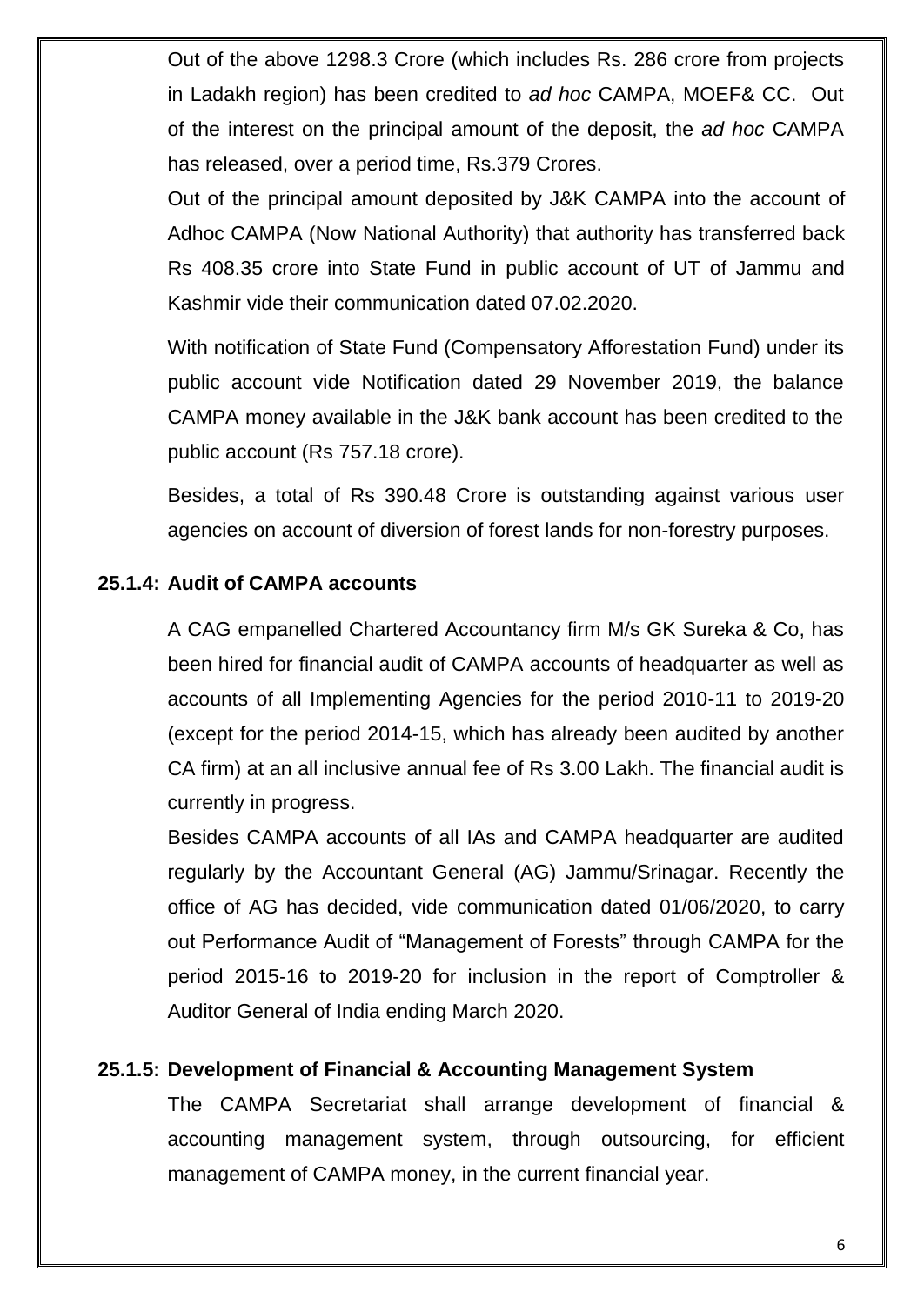## **25.1.6: Third party audit of CAMPA Works**

CAMPA has engage NH Consultancy Pvt. Ltd. for evaluation of field works executed under CAMPA in Jammu region. The agency has submitted its inception report. The field work of agency is currently disrupted due to ongoing restrictions on movement related to COVID-19 pandemic.

For evaluation of CAMPA works in Kashmir region, bids were invited vide etender on 31.01.2020 and the process of selection of an agency for evaluation is likely to be finalized soon.

### **25.1.7: Internal monitoring**

As per the CAMPA guidelines issued in pursuance of SRO 354 dated 11.11.2019 and further, vide CAMPA Secretariat Order No.639/FORESTS dated 13.11.2019, the following minimum targets have been fixed for internal verification and inspection of works at field level by the field functionaries.

|   | Forester                            | 100%         |
|---|-------------------------------------|--------------|
| 2 | Range Officer                       | At least 80% |
| 3 | <b>Divisional Forest Officer</b>    | At least 50% |
|   | <b>Conservator of Forests</b>       | At least 20% |
| 5 | <b>Chief Conservator of Forests</b> | At least 10% |
| 6 | <b>CAMPA Wing</b>                   | At random    |

Incharge Implementing agencies (DFOs) report on monthly basis the progress of execution of works which are placed on the department"s website. The Inspecting Officers submit their tour notes to the respective controlling officers.

Besides, PCCF (HoFF) vide Order No.13 FOREST (Plg) of 2019 dated 10.10.2019 has constituted State Level and Regional Level Committees for monitoring of works undertaken under different schemes including CAMPA.

## **25.1.8: IT based solution for concurrent reporting and monitoring of CAMPA works:**

Section 19 (ii) of the CAF Act 2016 provides that the Executive Committee shall undertake qualitative and quantitative supervision, monitoring and evaluation of the works being implemented from amounts available in the State Fund.

In this regard, the CAMPA Sectt. Shall develop IT based solution, through outsourcing, for concurrent reporting and monitoring of CAMPA works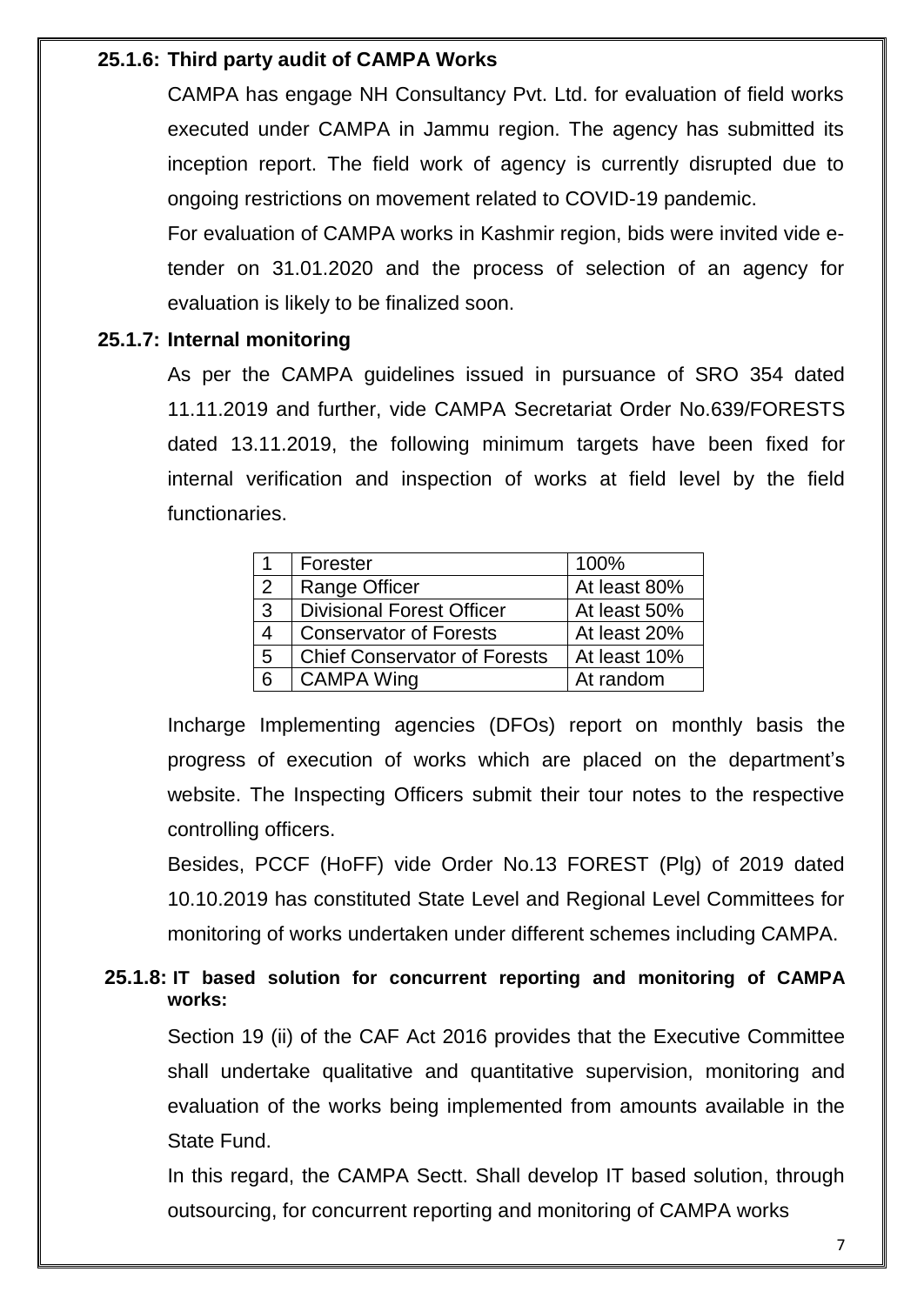### **25.1.9: Details of works executed under CAMPA in public domain in order to promote transparency:**

The works executed under CAMPA have been placed on the website of the Forest Department. Besides, coordinates / polygons of works executed under CAMPA have been placed on the e-green watch portal of MoEF&CC, a link of which has also been given on the website of the J&K Forest Department.

#### **25.1.10:Expenditure incurred under CAMPA**

A total expenditure of Rs.649.95 crore has been incurred in last 10 years (from 2010-11 to end of March 2020), which includes Rs 519.73 crore by the Forest and allied Departments and Rs 130.22 crore by Wildlife Protection Department. For the year 2019-20, Rs 82.39 crore was the approved outlay for Forest and allied Departments and Rs 44.35 crore was for Wildlife Protection Department and total expenditure ending March 2020 was Rs 113.51crore.

**Year-wise expenditure incurred under CAMPA by J&K Forest, Allied Departments and Wildlife Protection Department (Rs. In lakh)** 

|       |              |                            |                            | (RS. IN IAKN) |
|-------|--------------|----------------------------|----------------------------|---------------|
| S.No. | Year         | <b>Expenditure</b>         |                            |               |
|       |              | <b>Forest &amp; Allied</b> | <b>Wildlife Protection</b> | <b>Total</b>  |
|       |              | <b>Department</b>          | <b>Department</b>          |               |
|       | 2010-11      | 1875.00                    | 13.97                      | 1888.97       |
| 2     | 2011-12      | 3692.00                    | 85.97                      | 3777.97       |
| 3     | 2012-13      | 3803.00                    | 377.15                     | 4180.15       |
| 4     | 2013-14      | 5901.00                    | 618.88                     | 6519.88       |
| 5     | 2014-15      | 5204.00                    | 1319.35                    | 6523.35       |
| 6     | 2015-16      | 4578.00                    | 417.34                     | 4995.34       |
|       | 2016-17      | 5208.00                    | 971.63                     | 6179.63       |
| 8     | 2017-18      | 8734.00                    | 3090.86                    | 11824.86      |
| 9     | 2018-19      | 5558.41                    | 2195.73                    | 7754.14       |
| 10    | 2019-20      | 7420.27                    | 3931.07                    | 11351.35      |
|       | <b>Total</b> | 51973.68                   | 13021.95                   | 64995.64      |

#### **25.1.11: Annual Report:**

In accordance with rule 38 of the Compensatory Afforestation Fund Rules 2018, J&K CAMPA is required to prepare the annual report giving brief description of all activities and summary of works undertaken in accordance with approved Annual Plan of Operations (APOs) from the State Fund. Accordingly, CAMPA Secretariat shall prepare Annual report for the last financial year through outsourcing within six months time.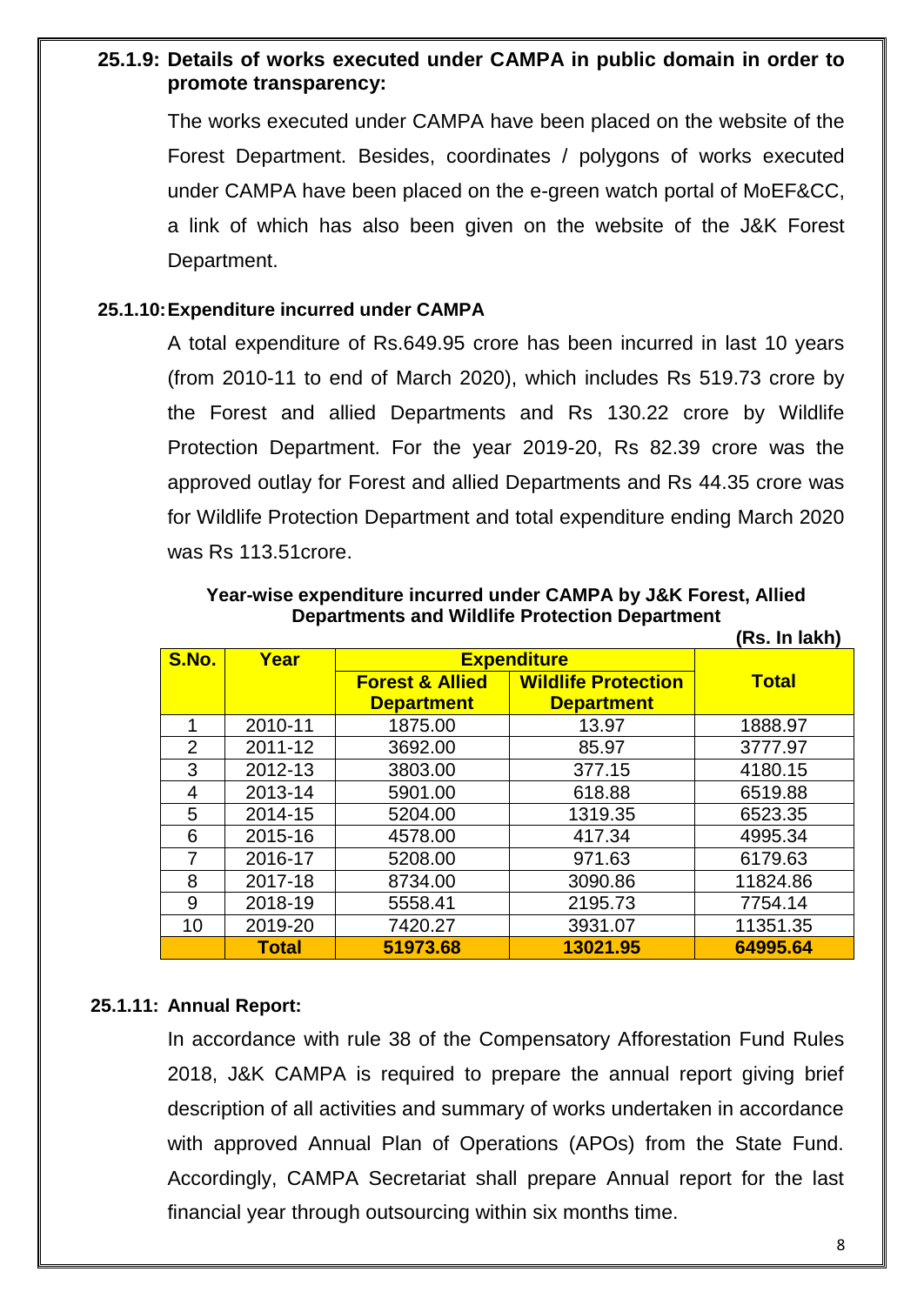# **Agenda Item No: 25.2**

# **Review of financial/physical achievements under CAMPA for the year 2019-20 (upto 31 March 2020)**

**<sup>25.2.1:</sup>** The Department/Implementing Agency-wise approved outlay for the financial year 2019-20 and the expenditure incurred till the end of March 2020 is given as under:

|                |                                                                  |                           |                          |                                                     |                       |                    |           | (Rs. in lakh)                                          |
|----------------|------------------------------------------------------------------|---------------------------|--------------------------|-----------------------------------------------------|-----------------------|--------------------|-----------|--------------------------------------------------------|
| S.No           | Name of HOD                                                      | <b>Approved</b><br>Outlay | <b>Funds</b><br>released | Unreleased<br>/remitted/<br>revalidated<br>released | Grand<br><b>Total</b> | <b>Expenditure</b> | Liability | Exp.<br>including<br>liabilities<br>as % of<br>release |
| $\mathbf{1}$   | <b>J&amp;K Forest Department</b><br>(Territorial)                | 7004.382                  | 6685.386                 | 735.766                                             | 7421.152              | 6315.723           | 706.590   | 94.626                                                 |
| $\overline{2}$ | Social Forestry<br>Department                                    | 710.100                   | 710.100                  | 109.450                                             | 819.550               | 752.872            | 0.000     | 91.864                                                 |
| 3              | State Forest Research<br>Institute                               | 150.000                   | 150.000                  | 0.000                                               | 150.000               | 129.473            | 3.440     | 88.609                                                 |
| 4              | Soil & Water<br>Conservation<br>Department                       | 200.000                   | 200.000                  | 16.426                                              | 216.426               | 129.746            | 76.650    | 95.366                                                 |
| 5              | <b>Forest Protection Force</b><br>75.000                         |                           | 75.000                   | 2.022                                               | 77.022                | 55.945             | 19.477    | 97.923                                                 |
| 6              | Ecology Environment &<br><b>Remote Sensing</b>                   | 100.000                   | 65.000                   | 0.000                                               | 65.000                | 36.515             | 3.583     | 61.689                                                 |
| $\overline{7}$ | <b>Total Forest &amp; Allied</b><br>8239.482<br>Department (1+6) |                           | 7885.486                 | 863.664                                             | 8749.150              | 7420.274           | 809.740   | 93.786                                                 |
| 8              | <b>Wildlife Protection</b><br>4435.000<br>Department             |                           | 4435.000                 | 1525.000                                            | 5960.000              | 3931.077           | 443.940   | 73.406                                                 |
|                | Grand Total (7+8)                                                | 12674.48                  | 12320.49                 | 2388.664                                            | 14709.150             | 11351.351          | 1253.680  | 85.695                                                 |

The progress of expenditure by the Implementing Agencies have been reviewed from time to time by the Pr. Chief Conservator of Forests, J&K. Some of the approved activities could not be completed and the expenditure could not been booked by 31 March 2020 due to sudden lockdown related to COVID-19 pandemic.

It may be seen that expenditure, including liabilities of the work done, in respect of Forest and allied Departments is about 94% of the released amount. In case of Wildlife Protection Department the expenditure in 2019- 20 is a record high compared to earlier years. Yet due to revalidation of unspent amount of Rs 15.25 crore of 2018-19, the overall expenditure (including liabilities) of the department in 2019-20 was a modest 73% of the released amount.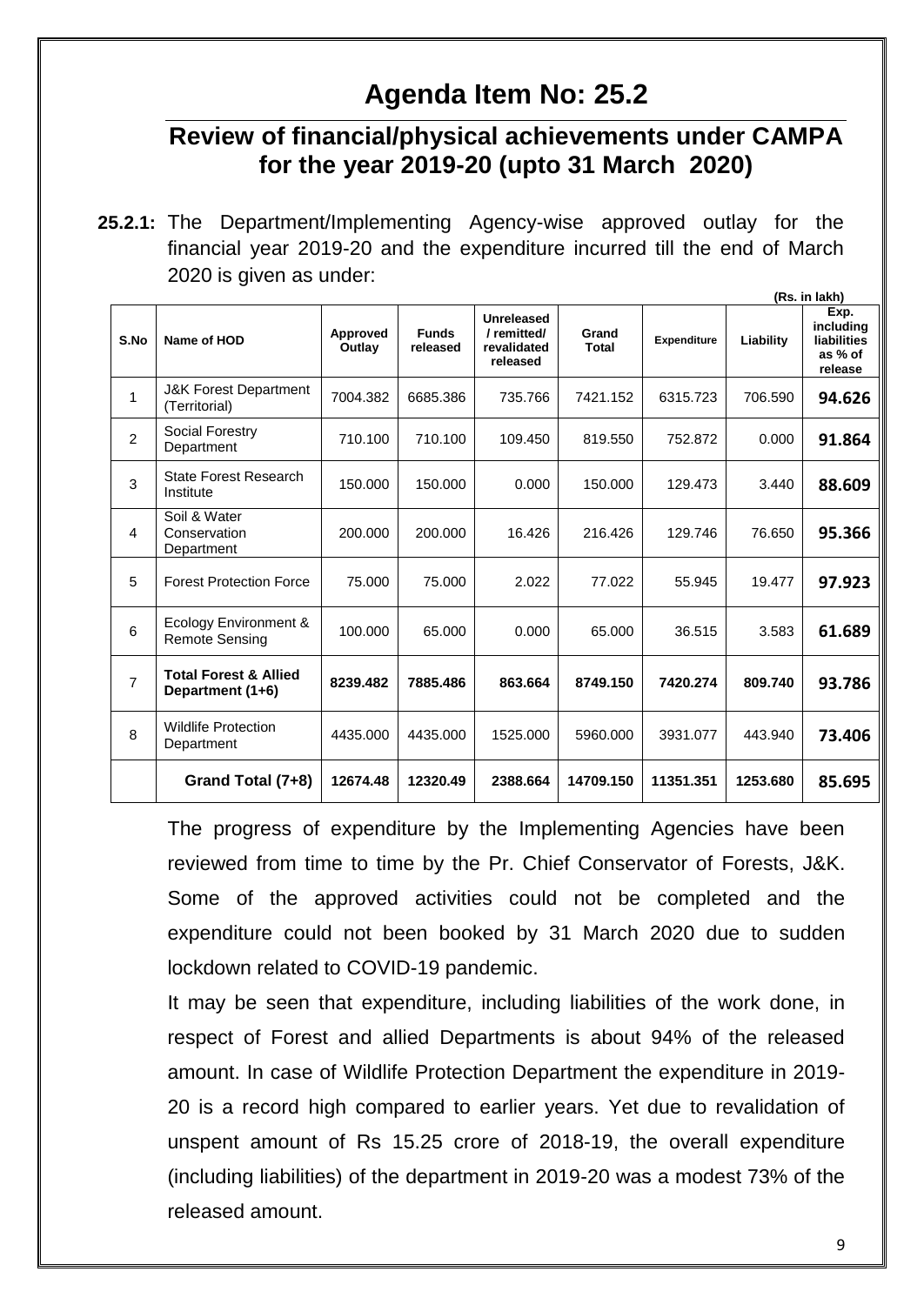The IA wise details of amount released, expenditure incurred, liabilities of the work done and unspent amount credited back into CAMPA account is given at annexure-1.

### **25.2.2: Review of liabilities of works executed/procurements made and etendered works in respect of which expenditure could not be booked by 31 March 2020.**

Execution of the approved works under the APO of 2019-20 was progressing smoothly and was likely to be completed by 31 March 2020. However, due to sudden lockdown related to COVID-19 pandemic enforced from 3<sup>rd</sup> week of March 2020, there are several works which had been executed or procurements had been made as per the approved APO but in respect of which expenditure could not be booked by 31 March 2020. Also, a number of tendered works (mostly fencing) were under execution in the month of March and expenditure in respect of some of those works could not be booked due to sudden lockdown. Details of liabilities, division wise in respect of Forest Department and organisation-wise in respect of allied departments are placed at annexure-2.

Since there is no outlay for such works in the budget of 2020-21 which was prepared much earlier in Dec, 2019, these have become liabilities of the last financial year to be cleared in the current financial year.

It is therefore proposed to clear these liabilities from the current financial year"s approved outlay of each IA and physical/financial targets approved for the current FY shall be adjusted accordingly. Later, at the time of revision of the budget of J&K Government, additional allocation for liabilities shall be sought.

### **25.2.3: Review of physical achievements under CAMPA:**

CAMPA is playing a key role in rehabilitation of degraded forests of J&K. The year wise physical achievements during the period of implementation of J&K CAMPA from 2010-11 to 2019-20 are as shown in the following tabular statement.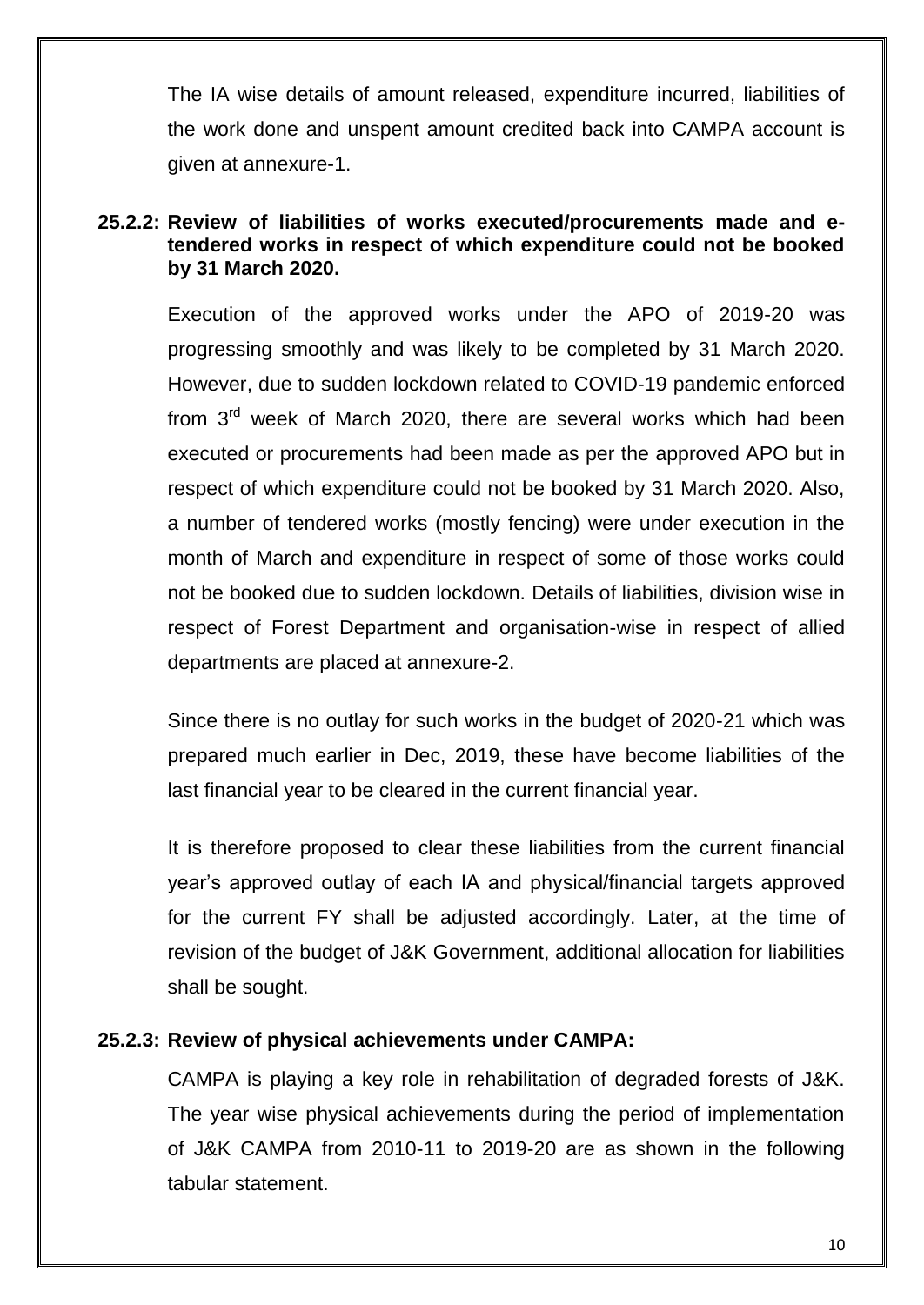| S.<br>No.      | Component                                                                | 2010-11  | 2011-12                  | 2012-13 | 2013-14        | 2014-15 | 2015-16        | 2016-17        | 2017-18        | 2018-19        | Target 2019-20 | Achievement<br>2019-20 | Grand Total<br>2010-11 to<br>2019-20 |
|----------------|--------------------------------------------------------------------------|----------|--------------------------|---------|----------------|---------|----------------|----------------|----------------|----------------|----------------|------------------------|--------------------------------------|
| $\overline{1}$ | Area Treated<br>(In Hectares)                                            | 2885     | 5196                     | 5153    | 7612           | 5396.53 | 5157.82        | 4636.92        | 5076.27        | 4276.37        | 6046.28        | 6636.6                 | 52026.51                             |
| $\overline{2}$ | Fencing<br>(In lakh rft)                                                 | 9.1      | 15.29                    | 15.43   | 24.915         | 16.1262 | 18.011         | 15.25          | 18.86214       | 17.15          | 20.888         | 23.144                 | 173.278                              |
| 3              | Nursery<br>(No. in lakh)                                                 | 45.44    | 55.36                    | 41.06   | 61.798         | 86.92   | 60.1996        | 85.66          | 50.83731       | 30.87          | 46.243         | 55.36                  | 573.505                              |
| $\overline{4}$ | Planting (in<br>lakh)                                                    | 18.3     | 37.31                    | 47.8    | 54.523         | 35.5124 | 44.572         | 30.394         | 31.9356        | 30.88          | 40.106         | 37.062                 | 368,289                              |
| 5              | Soil<br>Conservation<br>Works<br>(DRSM<br>works)<br>(In Cubic<br>Meters) | 21996    | 27315                    | 28206   | 35290.64       | 27726   | 17587          | 18680          | 6659           | 2102           | 10092          | 13679                  | 199241                               |
|                | Crates<br>(In Nos)                                                       | ٠        | $\blacksquare$           | ÷,      | 991            | 279     | 704            | 436            | 459            | 149            | 800            | 1204                   | 4222                                 |
|                | WHS/Ponds                                                                | ٠        | $\overline{\phantom{a}}$ | ÷,      | $\blacksquare$ | $\sim$  | $\blacksquare$ | $\blacksquare$ | $\blacksquare$ | $\blacksquare$ | 14             | 21                     | 21                                   |
| 6              | Demarcation<br>work (No. of<br>Boundary<br>Pillars<br>installed)         | $\cdots$ | 890                      | 1978    | 4075           | 5007    | 3573           | 3129           | 12064          | 3542           | 5275           | 2879                   | 37137                                |

In addition, infrastructure for frontline staff which includes 28 Range Offices, 31 Block Offices, 17 Check Posts, 16 Guard Huts, 10 Chowkidar Huts and 14 Inspection Huts have been constructed from CAMPA fund during 2010- 11 to 2019-20.

The IAs wise physical achievement during 2019-20 is at annexure-3.

Physical achievement 2019-20 in respect of fencing is more than the target as forest areas vulnerable to encroachment or retrieved from encroachment, at several places, were fenced, utilising money under exigency component, to prevent encroachment/re-encroachment. As regards planting, only 93% of the targets could be achieved due to, as mentioned earlier disruption caused by lock down related to COVID-19 pandemic in winter planting (in mainly Kashmir region). In respect of Soil & Water Conservation works, additional works were taken up under Catchment Area Treatment. In respect of demarcation works, achievement was less compared to target due to poor response to e-tendering.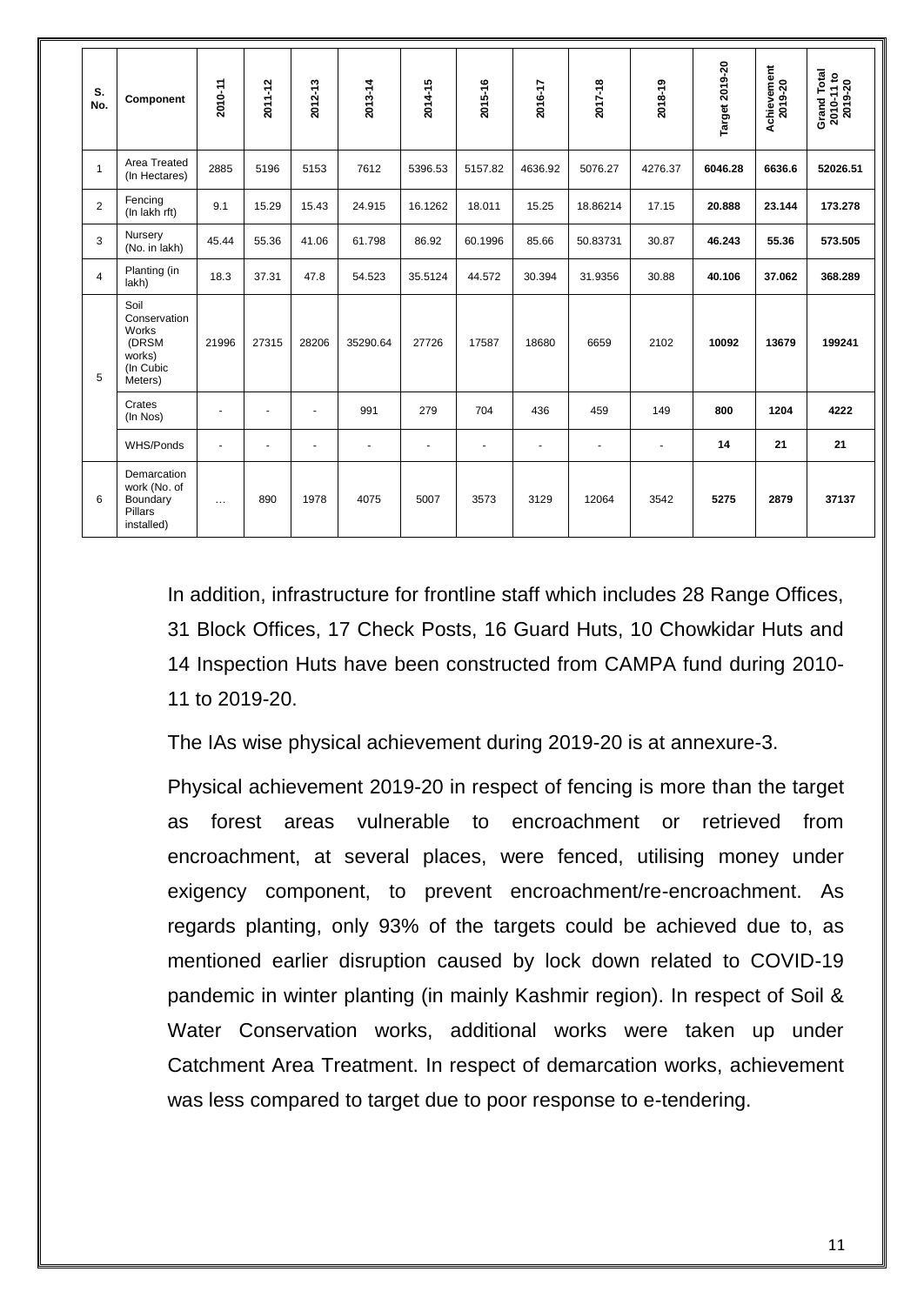### **25.2.4: Catchment Area Treatment under Project "River Rejuvenation of J&K"**

Catchment Area Treatment Plan (Afforestation component of the Action Plan) prepared by the River Rejuvenation Committee in compliance to directions of NGT was placed before the Steering Committee of J&K CAMPA in its  $17<sup>th</sup>$  meeting held on 8 June 2019 for funding. The Steering Committee approved an outlay of Rs. 550.00 Lakh for Catchment Area Treatment Plan for polluted stretches of main rivers of J&K namely Tawi, Chenab, Devika, Basanter, Banganga, Sindh and Jehlum for execution of works by the J&K Forest Department during the financial years 2019-20 and 2020-21.

A total of Rs 413.814 lakh against the approved outlay of Rs 429.104 lakh for the year 2019-20 has been released from J&K CAMPA funds. The name of the Forest Division, Catchment Area to be treated, approved outlay and release for the year 2019-20 and physical achievements against targets are given as under:-

|             | Name of                   |                      | Catchment                        | Approved<br>outlay for each                           | Amount<br>released against                                  | <b>Achievement</b>       |                                   |
|-------------|---------------------------|----------------------|----------------------------------|-------------------------------------------------------|-------------------------------------------------------------|--------------------------|-----------------------------------|
| S.No        | Forest<br><b>Division</b> | Name of River        | Area to be<br>treated<br>(in ha) | <b>River for the</b><br>vear 2019-20<br>(Rs. In Lakh) | approved outlay<br>for the year<br>2019-20<br>(Rs. In Lakh) | Area treated<br>(In Ha.) | <b>Financial</b><br>(Rs. In lakh) |
| 01          | Jammu                     | 1.Tawi               | 200                              | 96.125                                                | 96.125                                                      | 200                      | 87.506                            |
|             |                           | 2.Chenab             | 200                              | 95.589                                                | 95.589                                                      | 200                      | 79.290                            |
| 02          | Udhampur                  | 3.Devika             | 100                              | 47.12                                                 | 47.12                                                       | $\overline{0}$           | 27.381                            |
| 03          | Samba                     | 4.Basanter           | 100                              | 45.19                                                 | 29.90                                                       | 0                        | 23.724                            |
| 04          | Reasi                     | 5.Banganga           | 100                              | 41.18                                                 | 41.18                                                       | 100                      | 41.04                             |
| Total Jammu |                           | 700                  | 325.204                          | 309.914                                               | 500                                                         | 258.941                  |                                   |
| 05          | Sindh                     | 6. Sindh             | 34                               | 25.00                                                 | 25.00                                                       | 0                        | 19.98                             |
|             | Anantnag                  |                      | 30                               | 27.82                                                 | 27.82                                                       | 15                       | 16.31                             |
| 06          | J.V.                      | 7. Jhelum            | 15                               | 26.65                                                 | 26.65                                                       | $\overline{0}$           | 9.87                              |
|             | Lidder                    |                      | 34                               | 24.43                                                 | 24.43                                                       | 18                       | 20.18                             |
|             |                           | <b>Total Kashmir</b> | 113                              | 103.90                                                | 103.90                                                      | 33                       | 66.34                             |
|             |                           | <b>Grand Total</b>   | 813                              | 429.104                                               | 413.814                                                     | 533                      | 325.281                           |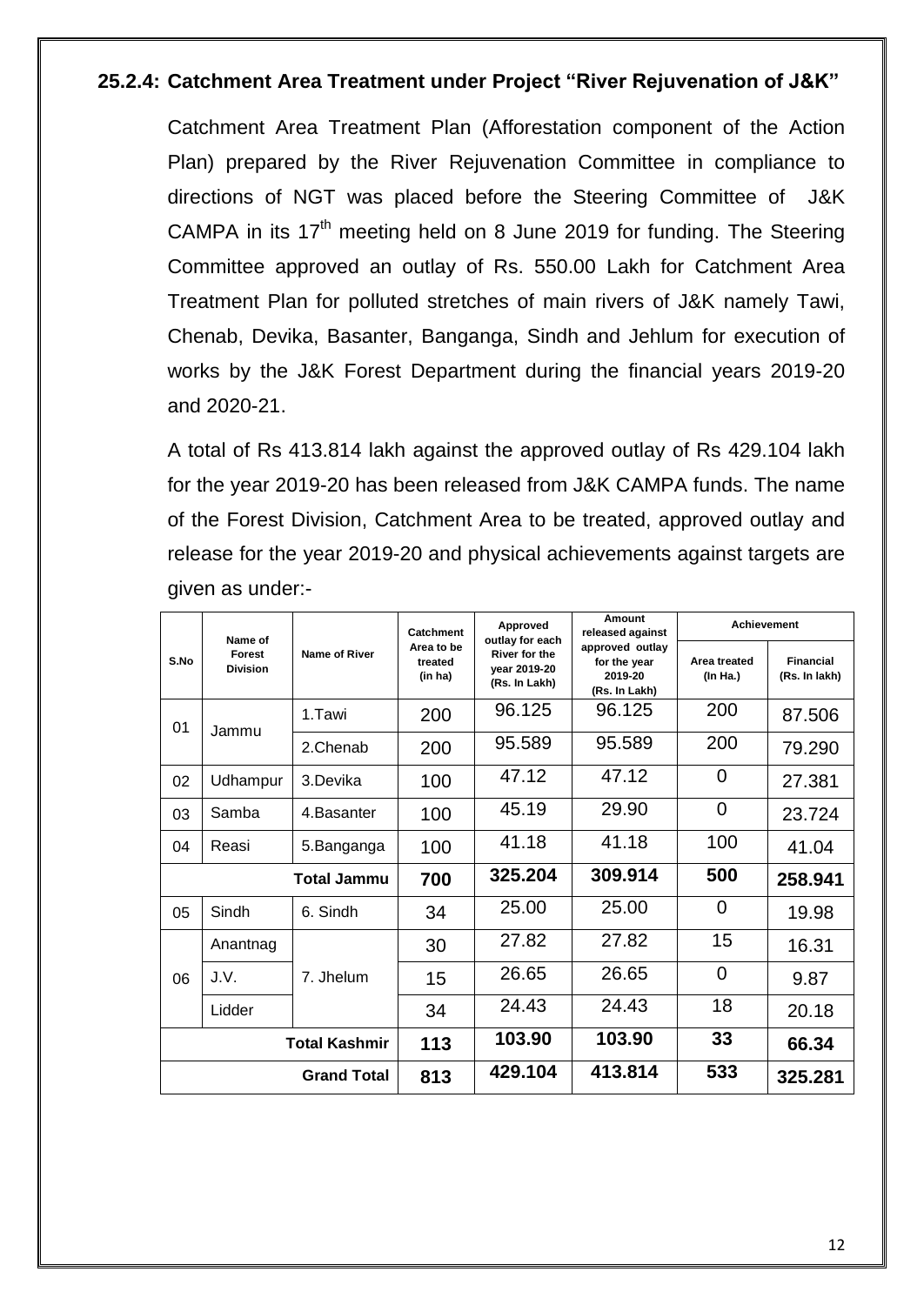#### **25.2.5: Additional raising of seedlings in FY 2019-20 from overall savings**

The plantation targets for FY 2020-21 have been significantly enhanced, almost double compared to the target of the last Financial Year in respect of most of the Implementing Agencies. Accordingly, all the Implementing Agencies were directed to raise sufficient seedlings in their nurseries to meet the increased requirement of planting material for the Financial Year 2020-21 in Monsoon areas and for 2020-21 and 2021-22 in winter planting areas.

Based on the proposals received from IAs for additional raising of seedlings, an amount of Rs 217.14 was allotted to the DFOs (Territorial) for raising of seedlings.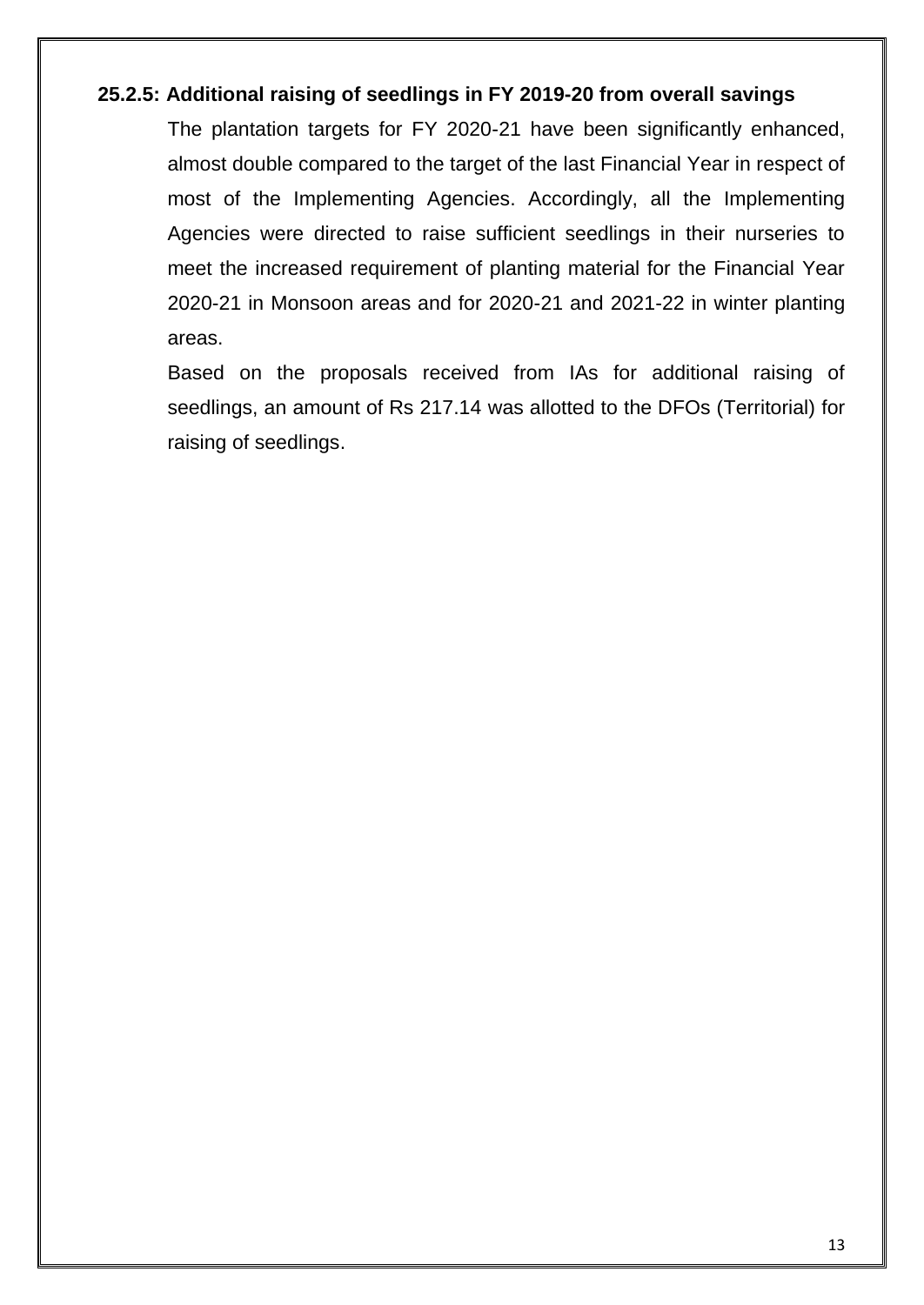# **Agenda Item No: 25.3**

# **Approval of the 5 th Meeting of Executive Committee (National Authority) Government of India, Ministry of Environment, Forest & Climate Change.**

Annual Plan of Operations (APOs) for Financial Year 2020-21 under CAMPA were approved by the Steering Committee of J&K State Authority in its meeting held on 20.02.2020. Abstract of implementation agency wise/Allied Department wise outlay and activity wise physical/financial targets for 2020-21, approved by the Steering Committee is placed at Annexure-4.

Thereafter, the APOs were sent to National Authority, Ministry of Environment, Forest & Climate Change, Government of India for approval by its Executive Committee vide communication dated 28.02.2020.

The National Authority has conveyed approval of  $5<sup>th</sup>$  Meeting of its Executive Committee held on 23.04.2020 for carrying out essential plantation and other activities, in the first instance, for the APOs of UT of J&K at a total cost of Rs 105.76 crore during the current financial year.

The major activity-wise approval accorded by the National Authority and details of approved activities in the APOs are given in the following table:

| S:No.          | <b>Major Activity</b>             | Amount<br>in Crore | Details of approved activities in the<br><b>APOS</b> |
|----------------|-----------------------------------|--------------------|------------------------------------------------------|
| a.             | Artificial/Natural                | 81.99              | All works relating to plantation, fencing,           |
|                | Regeneration                      |                    | sowing/dibbling,<br>pasture development,             |
|                | (Compensatory                     |                    | beating up of casualties and<br>plant                |
|                | Afforestation, Net Present        |                    | production under CA, NPV and RSP of                  |
|                | Value, Road Side Plantation)      |                    | Forest, Social Forestry, Soil & Water                |
|                |                                   |                    | <b>Conservation Departments and State Forest</b>     |
|                |                                   |                    | Research Institute in side forest areas.             |
| b.             | Silvicultural<br>Operation<br>in. | 1.50               | Works relating to tending operation and              |
|                | forests                           |                    | bush/lantana<br>clearance<br>Ωf<br>Forest            |
|                |                                   |                    | Department.                                          |
| C <sub>1</sub> | Forest Fire Prevention and        | 2.35               | Works relating to forest fire prevention and         |
|                | <b>Control Operation</b>          |                    | control operations of Forest Department.             |
| d.             | Soil and water conservation       | 9.37               | All works relating to soil & moisture                |
|                | in forests                        |                    | conservation in forests areas<br>(DRSM,              |
|                |                                   |                    | Crates, WHS) of Forest, Social Forestry,             |
|                |                                   |                    | Soil & Water Conservation Departments.               |

### Activities approved as per Rule 5 of CAF Rules, 2018